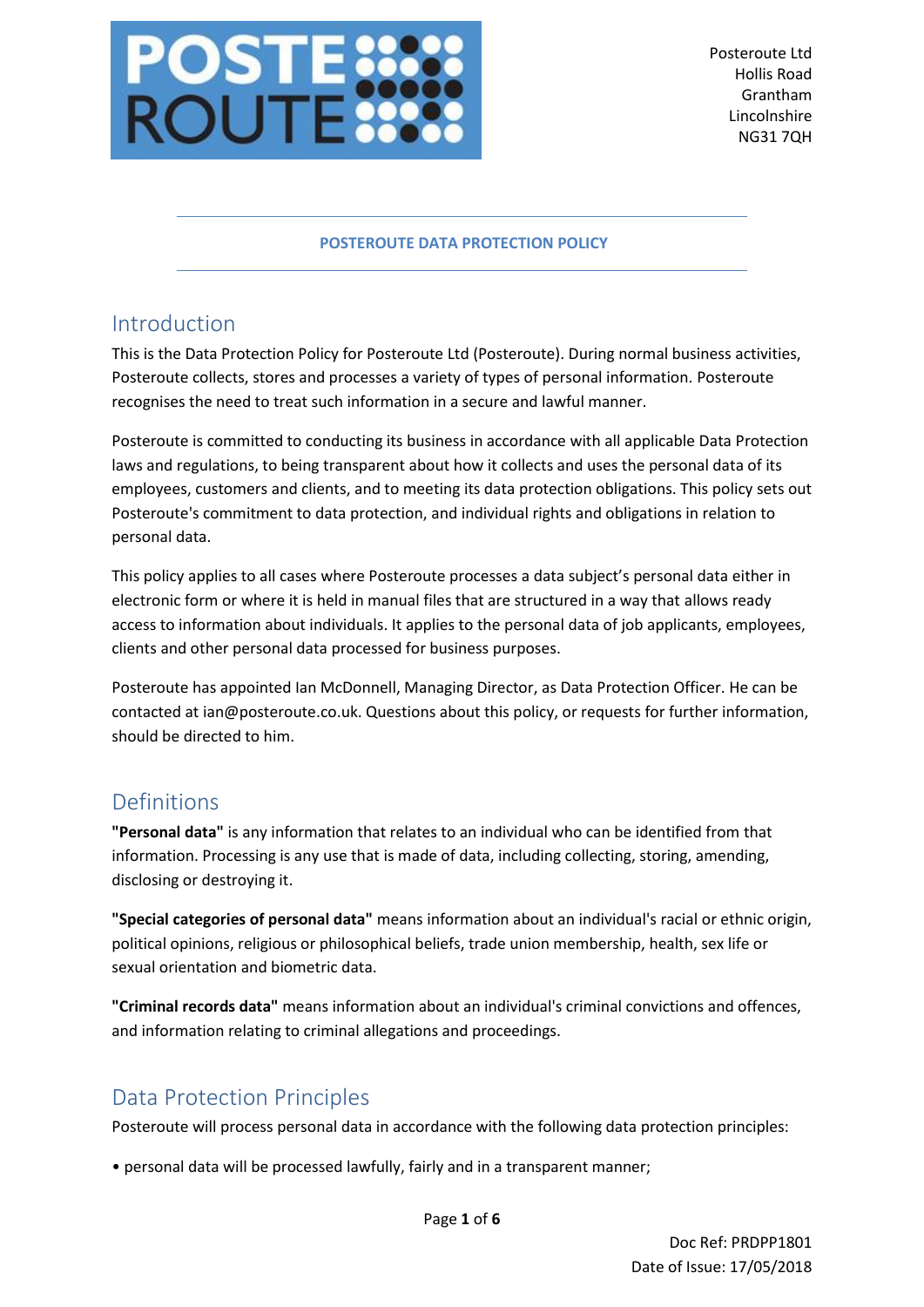

• personal data will be collected only for specified, explicit and legitimate purposes;

• personal data will be processed only where it is adequate, relevant and limited to what is necessary for the purposes of processing;

• personal data records will be kept accurate and up to date and all reasonable steps will be taken to ensure that inaccurate personal data is rectified or deleted without delay;

• personal data will be retained only for the period necessary for processing. The periods for which Posteroute holds personal data are contained in its privacy notices to individuals.

• appropriate measures will be adopted to make sure that personal data is secure, and protected against unauthorised or unlawful processing, and accidental loss, destruction or damage.

Posteroute will inform individuals of the reasons for processing their personal data, how it uses such data and the legal basis for processing via its privacy notices. It will not process personal data of individuals for other reasons.

Posteroute keeps a record of its processing activities in respect of personal data in accordance with the requirements of the General Data Protection Regulation (GDPR).

## Subject Access Requests

Individuals have the right to make a subject access request. If an individual makes a subject access request, Posteroute will tell him/her:

- whether his/her data is processed and if so why, the categories of personal data concerned and the source of the data if it is not collected from the individual;
- to whom his/her data is or may be disclosed, including to recipients located outside the European Economic Area (EEA) and the safeguards that apply to such transfers;
- for how long his/her personal data is stored (or how that period is decided);
- his/her rights to rectification or erasure of data, or to restrict or object to processing;
- his/her right to complain to the Information Commissioner if he/she thinks Posteroute has failed to comply with his/her data protection rights; and

• whether Posteroute carries out automated decision-making and the logic involved in any such decision-making.

Posteroute will also provide the individual with a copy of the personal data undergoing processing. This will normally be in electronic form if the individual has made a request electronically, unless he/she agrees otherwise.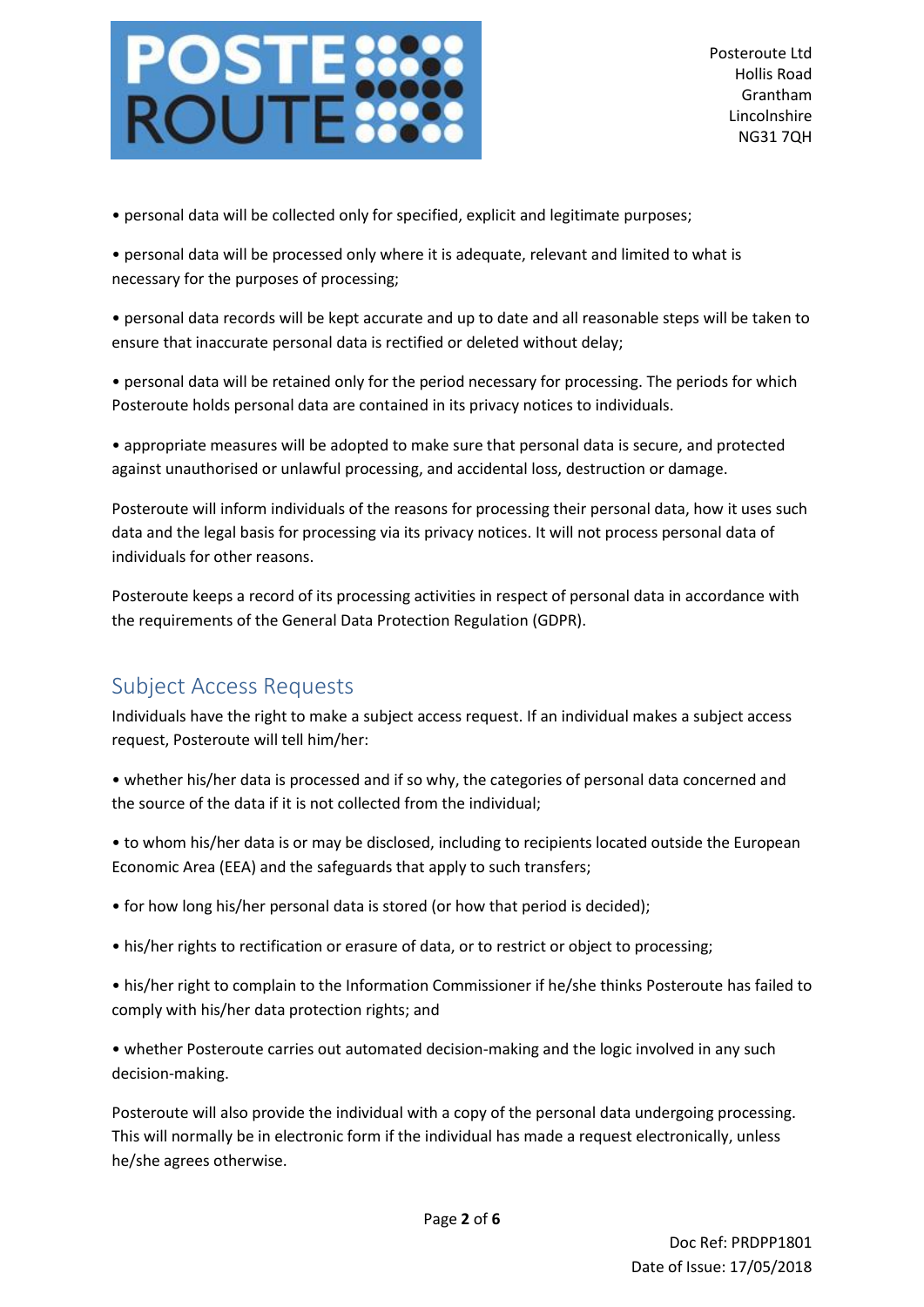# **POSTE**<br>ROUTE

To make a subject access request, the individual should follow the instructions in the associated privacy notices. In some cases, Posteroute may need to ask for proof of identification before the request can be processed. Posteroute will inform the individual if it needs to verify his/her identity and the documents it requires.

Posteroute will normally respond to a request within a period of one month from the date it is received. In some cases, such as where Posteroute processes large amounts of the individual's data, it may respond within three months of the date the request is received. Posteroute will write to the individual within one month of receiving the original request to tell him/her if this is the case.

If a subject access request is manifestly unfounded or excessive, Posteroute is not obliged to comply with it. Alternatively, Posteroute may agree to respond but will charge a fee, which will be based on the administrative cost of responding to the request. If an individual submits a request that is unfounded or excessive, Posteroute will notify him/her that this is the case and whether it will respond to it.

### Other Individual Rights

Individuals have other rights in relation to their personal data. They can require Posteroute to:

- rectify inaccurate data;
- stop processing or erase data that is no longer necessary for the purposes of processing;

• stop processing or erase data if the individual's interests override Posteroute's legitimate grounds for processing data (where Posteroute relies on its legitimate interests as a reason for processing data);

• stop processing or erase data if processing is unlawful; and

• stop processing data for a period if data is inaccurate or if there is a dispute about whether the individual's interests override Posteroute's legitimate grounds for processing data.

To ask Posteroute to take any of these steps, the individual should follow the instructions in the associated privacy notices.

# Complaints Handling

Data subjects with a complaint about the processing of their personal data, should put forward the matter in writing to the Data Protection Officer. An investigation of the complaint will be carried out to the extent that is appropriate based on the merits of the specific case. The Data Protection Officer will inform the data subject of the progress and the outcome of the complaint within a reasonable period. If the issue cannot be resolved through consultation between the data subject and the Data Protection Officer, then the data subject may, at their option, seek redress through mediation,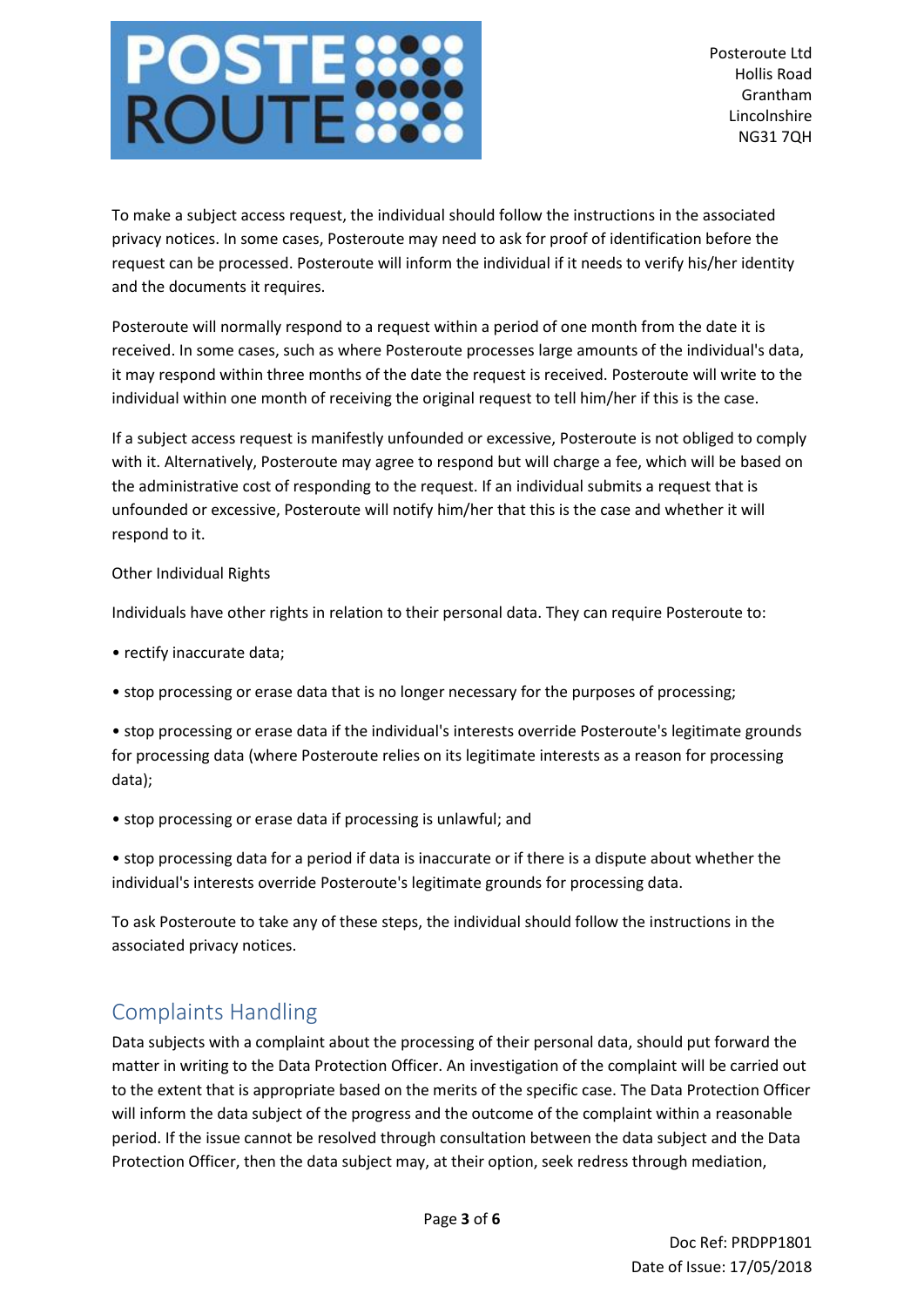# **POSTE**<br>ROUTE

Posteroute Ltd Hollis Road Grantham Lincolnshire NG31 7QH

binding arbitration, litigation, or via complaint to the Data Protection Authority within the applicable jurisdiction.

## Data Security

Posteroute takes the security of personal data seriously. It will adopt physical, technical, and organisational measures to protect personal data against loss, accidental destruction, misuse or disclosure, and to ensure that data is not accessed, except by employees in the proper performance of their duties.

Where Posteroute engages third parties to process personal data on its behalf, such parties do so based on written instructions, are under a duty of confidentiality and are obliged to implement appropriate technical and organisational measures to ensure the security of data in line with prevailing data protection legislation and guidance from the Information Commissioner.

Posteroute Entity will enter into an adequate processing agreement with the third party. The agreement must require the data processor to protect the personal data from further disclosure and to only process personal data in compliance with Posteroute instructions. In addition, the data processor will be required to implement appropriate technical and organisational measures to protect the personal data, procedures for providing notification of personal data breaches, and submit to audits and inspections by the data controller.

## Impact Assessments

Some of the processing that Posteroute carries out may result in risks to privacy. Where processing would result in a high risk to individual's rights and freedoms, Posteroute will carry out a data protection impact assessment to determine the necessity and proportionality of processing. This will include considering the purposes for which the activity is carried out, the risks for individuals and the measures that can be put in place to mitigate those risks.

# Data Breaches

A personal data breach means a breach of security leading to the destruction, loss, alteration, unauthorised disclosure of, or access to, personal data. If Posteroute discovers that there has been a breach of personal data that poses a risk to the rights and freedoms of individuals, it will report it to the Information Commissioner within 72 hours of discovery. Posteroute will record all data breaches regardless of their effect.

If the breach is likely to result in a high risk to the rights and freedoms of individuals, it will tell affected individuals that there has been a breach and provide them with information about its likely consequences and the mitigation measures it has taken.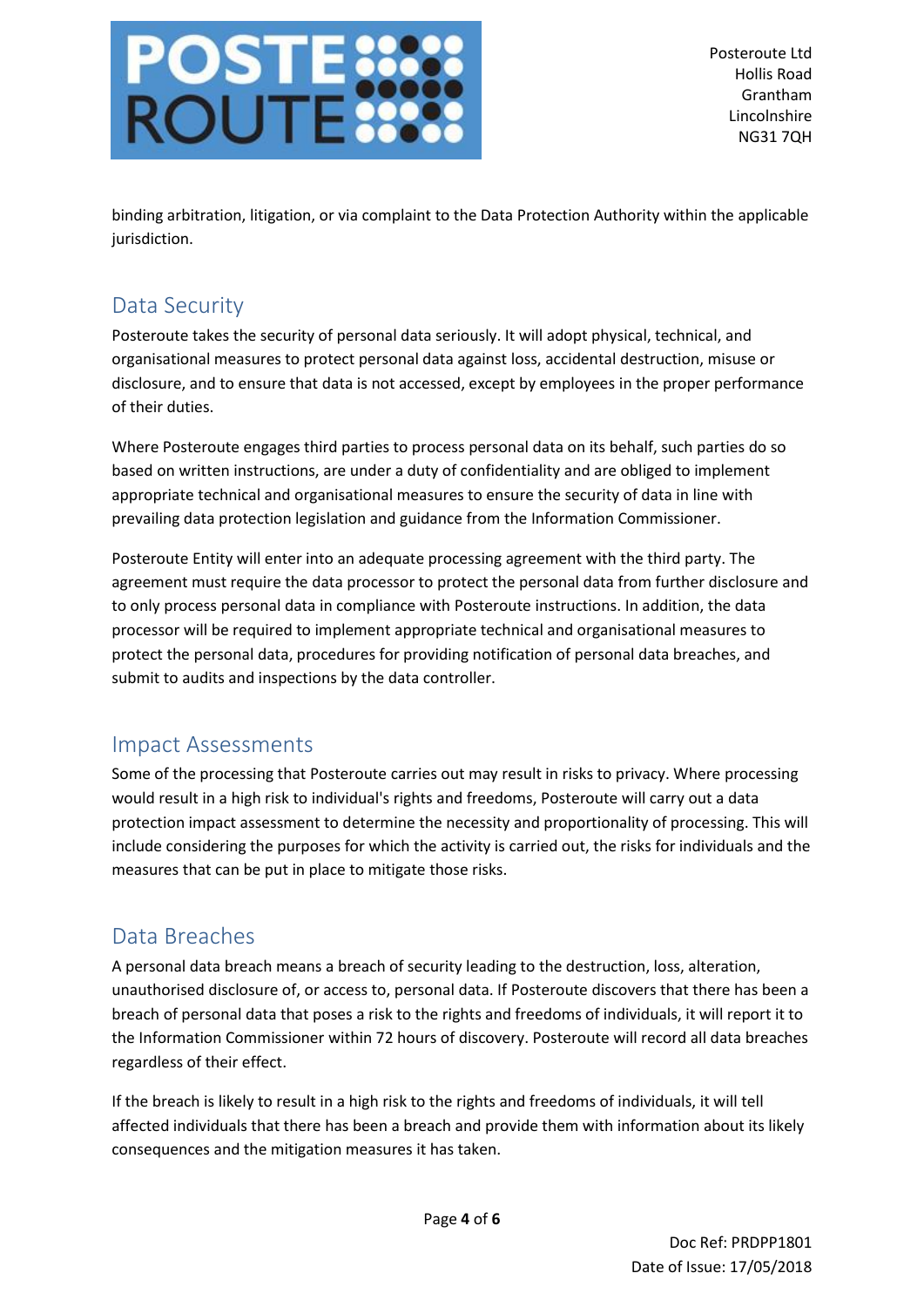

## Individual Responsibilities

Individuals are responsible for helping Posteroute keep their personal data up to date. Individuals should let Posteroute know if data provided to Posteroute changes, for example if an individual moves to a new house or changes his/her bank details.

Individuals may have access to the personal data of other individuals, customers and clients during their employment. Where this is the case, Posteroute relies on individuals to help meet its data protection obligations.

Individuals who have access to personal data are required:

• to access only data that they have authority to access and only for authorised purposes;

• not to disclose data except to individuals (whether inside or outside Posteroute) who have appropriate authorisation;

• to keep data secure (for example by complying with rules on access to premises, computer access, including password protection, and secure file storage and destruction);

• not to remove personal data, or devices containing or that can be used to access personal data, from Posteroute's premises without adopting appropriate security measures (such as encryption or password protection) to secure the data and the device; and

• not to store personal data on local drives or on personal devices that are used for work purposes.

Further details about Posteroute's security procedures can be found in its Information Security Policy.

Any member of staff who considers that this policy has not been followed in respect of personal data about themselves or others should raise the matter directly with a Posteroute Director.

Failing to observe these requirements may amount to a disciplinary offence, which will be dealt with under Posteroute's disciplinary procedure. Significant or deliberate breaches of this policy, such as accessing employee or customer data without authorisation or a legitimate reason to do so, may constitute gross misconduct and could lead to dismissal.

## **Training**

Training will be provided to all individuals covering their data protection responsibilities as part of the induction process and at regular intervals thereafter.

Individuals whose roles require regular access to personal data, or who are responsible for implementing this policy or responding to subject access requests under this policy, will receive additional training to help them understand their duties and how to comply with them.

Page **5** of **6**